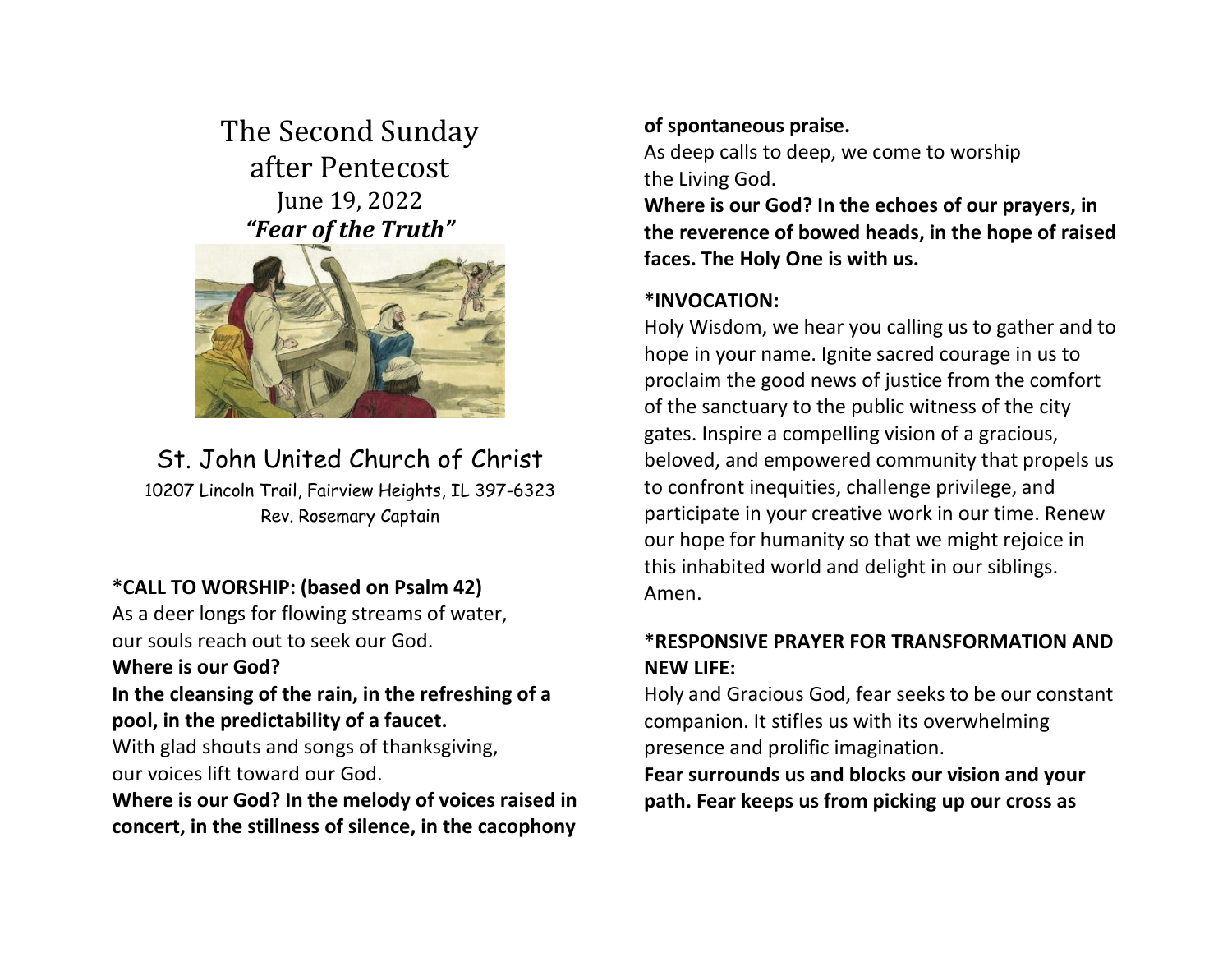**much as it suppresses our joy in you. Fear invites us to believe the easy lie rather than confronting the hard truths necessary for your kingdom to come.** 

Too often, we cast off your perfect love in favor of insidious fear. Forgive us for choosing fear when we could have you, your presence, and your way as our companion on our journey.

**Empower us to reject fear and all that fall complicit in dampening your truth.**

## **\*UNISON WORDS OF GRACE:**

Romans 5:1b–2a reminds us that "We have peace with God through our Lord Jesus Christ, through whom we have obtained access to this grace in which we stand." That grace promises the glory of transformation through the acknowledgement of need for it. New life awaits as "hope does not disappoint us, because God's love has been poured into our hearts through the Holy Spirit that has been given to us." (v.5) Receive grace, embrace transformation, and enter the newness of life in which Christ fashions our struggles into character and hope.

## **SCRIPTURE FROM THE EPISTLE: Galatians 3:23-29 The Words of Paul.**

**<sup>23</sup>** Before faith came, we were guarded under the Law, locked up until faith that was coming would be revealed, **<sup>24</sup>** so that the Law became our custodian until Christ so that we might be made righteous by faith.

## **God's children are heirs in Christ**

**<sup>25</sup>** But now that faith has come, we are no longer under a custodian.

**<sup>26</sup>** You are all God's children through faith in Christ Jesus. **<sup>27</sup>** All of you who were baptized into Christ have clothed yourselves with Christ. **<sup>28</sup>** There is neither Jew nor Greek; there is neither slave nor free; nor is there male and female, for you are all one in Christ Jesus. **<sup>29</sup>**Now if you belong to Christ, then indeed you are Abraham's descendants, heirs according to the promise.

## **\*GOSPEL READING: LUKE 8:26-39 Jesus frees a demon-possessed man**

**<sup>26</sup>** Jesus and his disciples sailed to the Gerasenes' land, which is across the lake from Galilee. **<sup>27</sup>** As soon as Jesus got out of the boat, a certain man met him. The man was from the city and was possessed by demons. For a long time, he had lived among the tombs, naked and homeless. **<sup>28</sup>**When he saw Jesus, he shrieked and fell down before him. Then he shouted, "What have you to do with me, Jesus, Son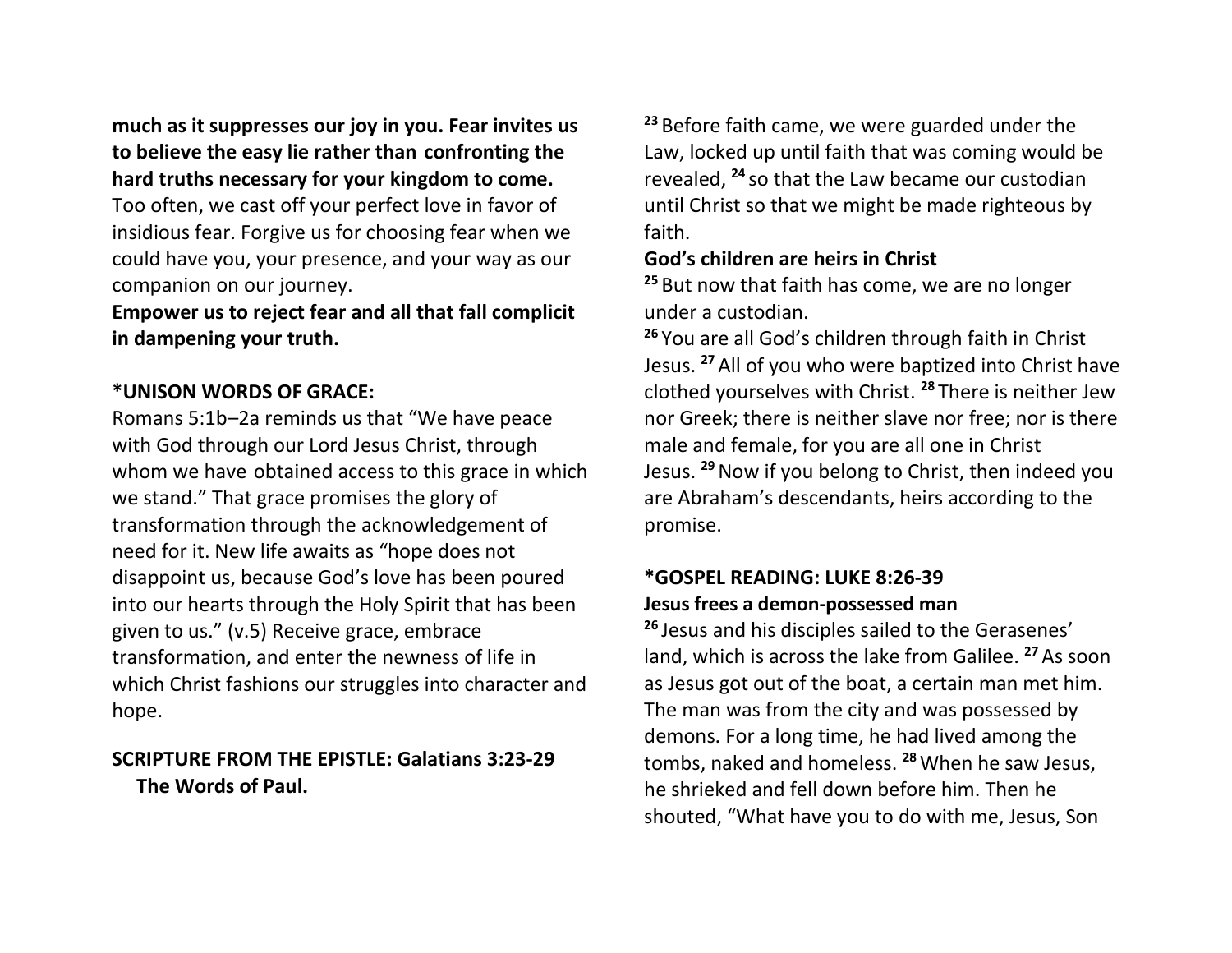of the Most High God? I beg you, don't torture me!" **<sup>29</sup>**He said this because Jesus had already commanded the unclean spirit to come out of the man. Many times it had taken possession of him, so he would be bound with leg irons and chains and placed under guard. But he would break his restraints, and the demon would force him into the wilderness.

**<sup>30</sup>** Jesus asked him, "What is your name?" "Legion," he replied, because many demons had entered him. **<sup>31</sup>** They pleaded with him not to order them to go back into the abyss.[\[a\]](https://www.biblegateway.com/passage/?search=Luke+8%3A26-39&version=CEB&interface=print#fen-CEB-25268a) **<sup>32</sup>** A large herd of pigs was feeding on the hillside. The demons begged Jesus to let them go into the pigs. Jesus gave them permission, **<sup>33</sup>** and the demons left the man and entered the pigs. The herd rushed down the cliff into the lake and drowned.

**<sup>34</sup>**When those who tended the pigs saw what happened, they ran away and told the story in the city and in the countryside. **<sup>35</sup>** People came to see what had happened. They came to Jesus and found the man from whom the demons had gone. He was sitting at Jesus' feet, fully dressed and completely sane. They were filled with awe. **<sup>36</sup>** Those people who had actually seen what had happened told them how the demon-possessed man had been

delivered. **<sup>37</sup>** Then everyone gathered from the region

of the Gerasenes asked Jesus to leave their area because they were overcome with fear. So he got into the boat and returned across the lake. **<sup>38</sup>** The man from whom the demons had gone begged to come along with Jesus as one of his disciples. Jesus sent him away, saying, **<sup>39</sup>** "Return home and tell the story of what God has done for you." So he went throughout the city proclaiming what Jesus had done for him.

These are the ancient words revealed to us anew. **Thanks be to God. Amen.**

## **MESSAGE: "Who fears the truth, who tells the truth, and who believes the truth?"**

To me, any discussion of what is "truth" is very interesting, if not controversial. It doesn't matter if the discussion is philosophical, theological, political, psychological, or even in the field of medicine and health. Who knows the truth and how do they know the truth? Is it a gut feeling? Is it backed by life experiences, or hearsay? Does it come from scientific facts? Do we want to know the truth? Are we afraid of the truth? See what I mean. It's like a can of worms; where's the head, where's the tail of each worm.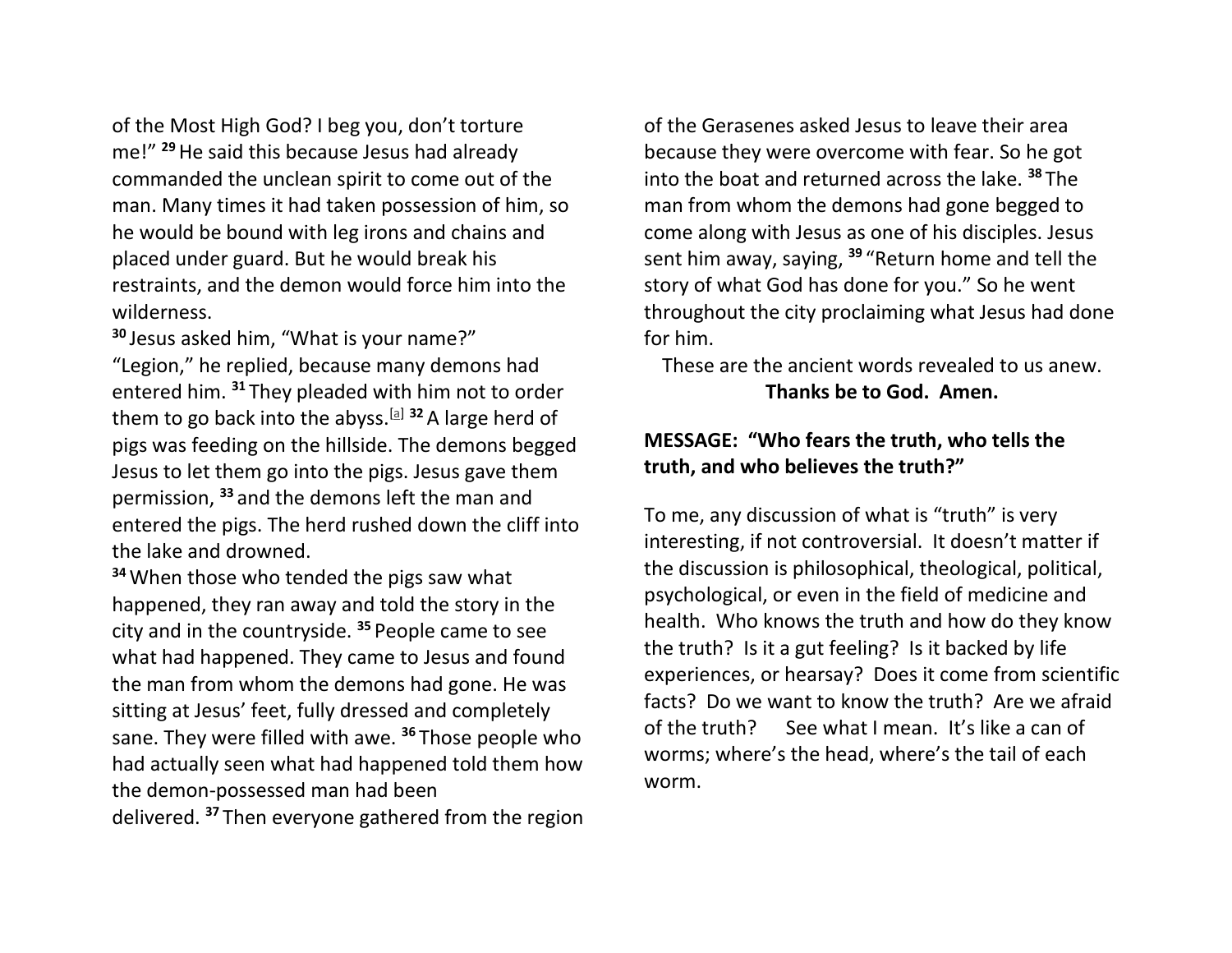You may have noticed that the "theme" of today's service is the "fear of the truth". And our scripture readings are great examples. In the letter to the Galatians, in Chapter 3 Paul concludes the fairly extended argument for justification by faith begun in verse 1. From their own experience the Galatians should have known that the Spirit came to them through "believing the gospel message" and not through keeping the law. Even in the example of Abraham generations ago, the scripture read that Abraham was righteous by God because of his faith in God's promise, not because he kept specific legal requirements.

 In verses 10-14 of Chapter 3 we find that righteousness based on law keeping is ill-founded primarily because no one can keep the law perfectly. If being accepted by God is a matter of achievement, true acceptance would require flawless performance. Everyone who tries to become religious in this way ultimately finds religion to be a curse. Instead, we are made righteous not by our achievement but through God's gracious gift, which we appropriate through faith.

 Am I the only one who was taught as a child to "be good" and "be nice to others" so Jesus would love me? It was all about good deeds? Here is a truth

that I believed even though it was not the truth; just ask Paul.

 Now we come to our Gospel story. The citizens of Gerasa believed in demons which were impossible to get rid of. Jesus proved them wrong. Yet they were afraid to believe it. The demon himself knew who Jesus was, but the citizens did not believe it. The herd of swine was lost and the citizens blamed Jesus. The citizens missed altogether the truth that Jesus was trying to demonstrate to them that love is better than fear. The healed man wants, of course, to continue with Jesus, but the behavior of his fellow citizens makes it clear he was needed in this village to be a witness and "declare how much God has done for them." I wonder if the healed man is able to do that? People seem to believe what they want to no matter what they have seen with their own eyes.

 I don't know if I answered the question about what is truth and what it takes to believe it. In my preaching class at seminary, we were taught that no matter what, preach the good news of the gospel. Jesus brought us the ultimate truth and if we believe what he taught, our faith will make us free. Free to be with God in our lives and forever more. Amen.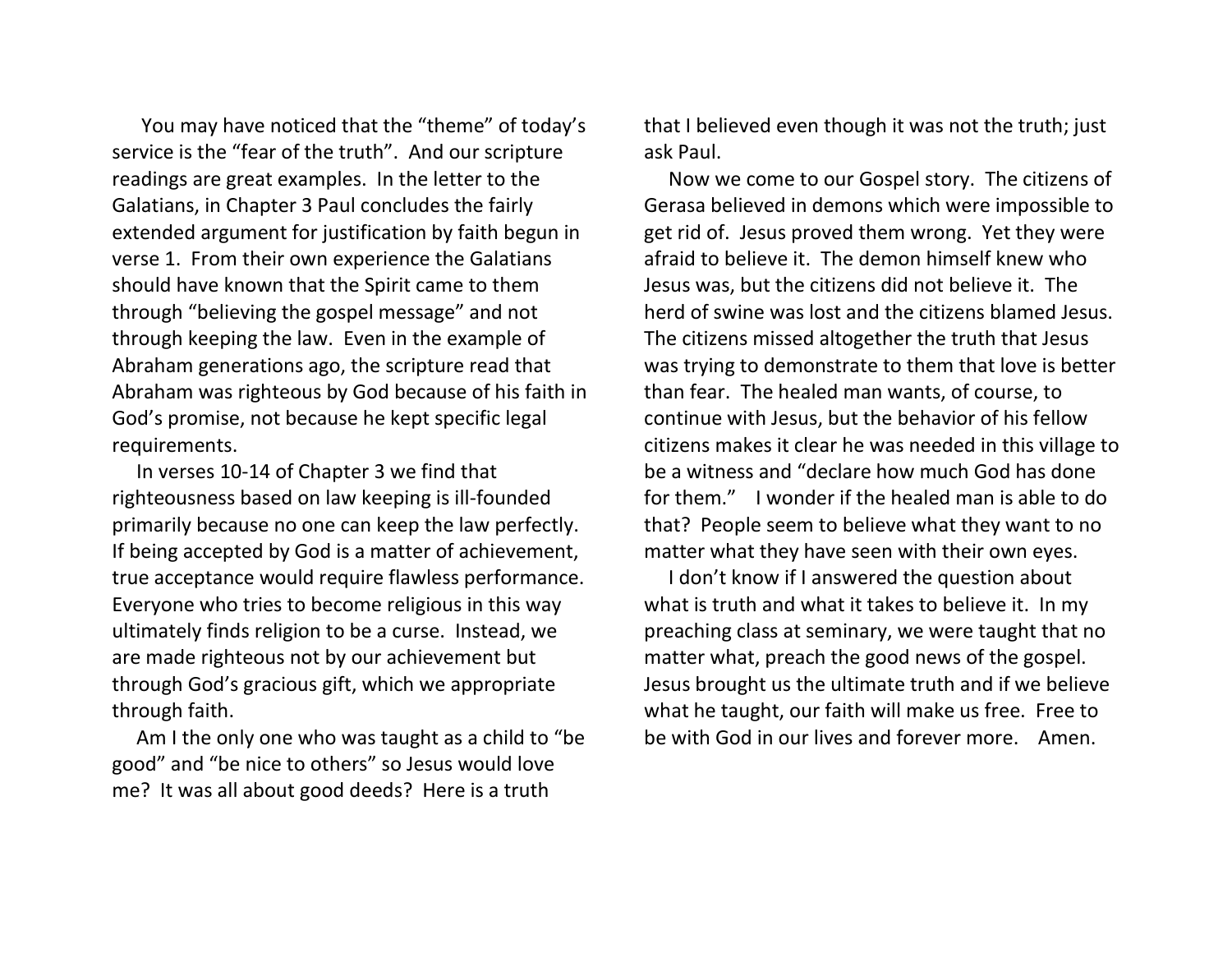**PASTORAL PRAYER:** Beginning with a time for silent personal prayer.

In a dark world of lies and deceit, O God, we come to your light and your truth. Receive our praise and hear our prayers that we may always be guided by your written Word and by the Word alive in the Spirit of Christ.

 Mighty and merciful God, grant us the aid of your Holy Spirit that we may pray earnestly for all your people. Hear our prayers for all who are distressed and afflicted, the physically disadvantaged, the mentally ill, and all who are sick or suffering as we pray for those on our prayer list.

 W pray that your message of truth and love may be spread throughout the entire world, as we pray for those people in harm's way due to war. Grant us the strength and courage to be the one's to spread your message, dear God. We thank you for sending your Son to inspire us to do your will as we pray in his name.

**THE LORD'S PRAYER: Our Father who art in heaven, hallowed be your name. Thy kingdom come. Thy will be done, on earth as it is in heaven. Give us this day our daily bread. And forgive us our debts as we forgive our debtors. And lead us not into temptation, but deliver us from evil. For thine is the**  **kingdom, and the power, and the glory forever. Amen.**

## **PRAYER RESPONSE: Three-fold Amen. Amen, Amen, Amen.**

#### **INVITATION TO GENEROSITY:**

The gifts of God come generously and abundantly. We hold, nurture, and amplify them as they are entrusted to our care. We respond faithfully by sharing them for the good of community and creation. In this act of faith and trust, we transform our resources of time, talent, and finances into the good news in the world.

## **\*UNISON PRAYER OF DEDICATION AND THANKSGIVING:**

**We give you thanks, God Our Help, for the abundance of the gifts you have planted in us as seeds that we may share in bloom. May these offerings be received and magnified for your glory.**

#### **\*BENEDICTION:**

May peace be with you as you confront lies with truth and fear with hope. May the Abiding One strengthen you to stand in truth and hope. May the Living Water refresh you with new streams of righteousness. May Wisdom be the voice you follow